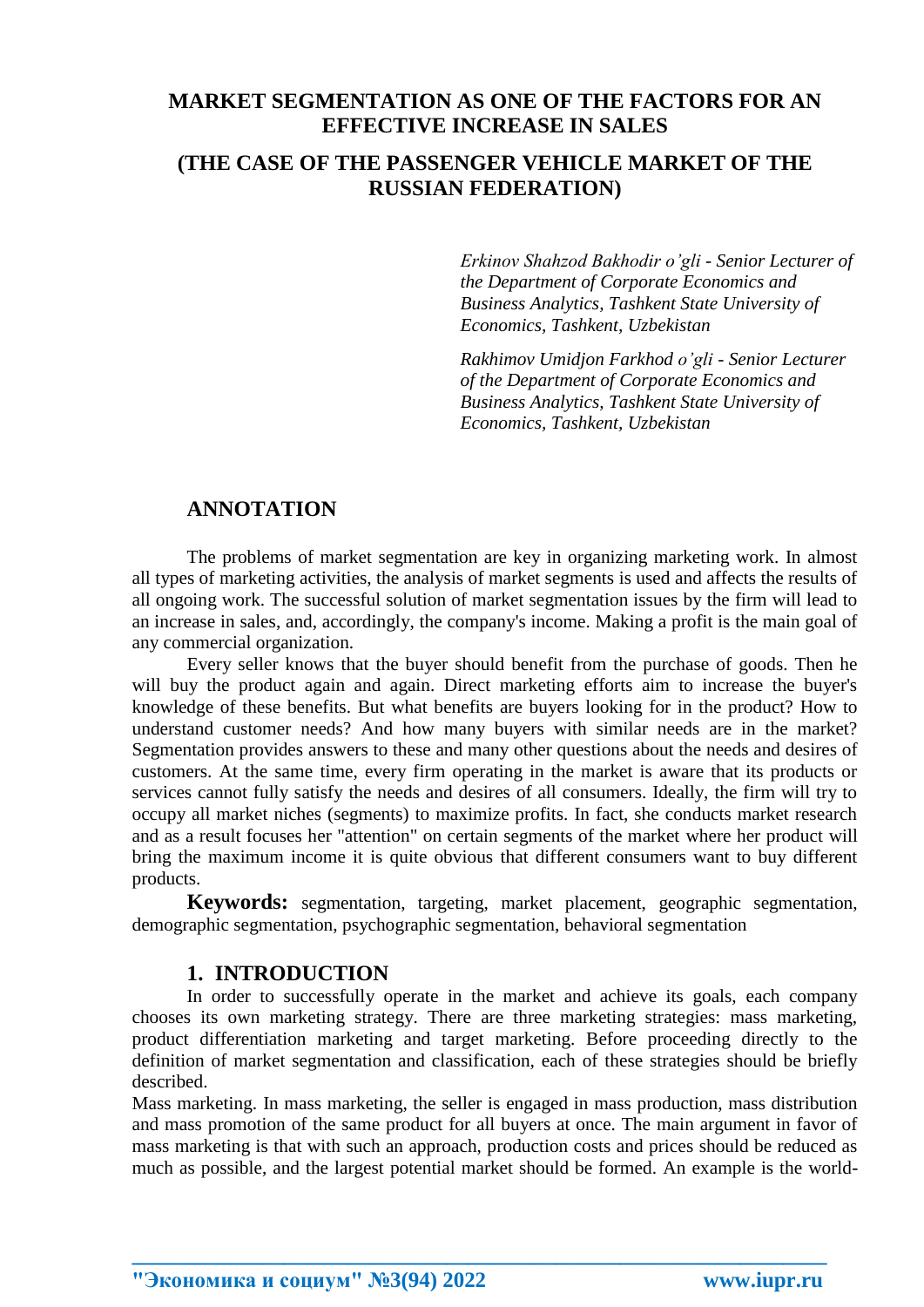famous Coca-Cola company today, which at first produced only one drink for the entire market in the hope that it would appeal to everyone.

Product-differentiated marketing. In this case, the seller produces two or more goods with different properties, in different designs, of different quality, in different packaging, etc. Today, the Coca-Cola company produces several soft drinks in different packages of different capacities. These products are designed to create variety for customers.

Target marketing. In this case, the seller distinguishes between market segments, selects one or more of them, and develops products and marketing mixes based on each of the selected segments. Today, Coca-Cola launches the Tab drink to meet the needs of diet-conscious consumers.

Today, firms are increasingly shifting from mass and product-differentiated marketing techniques to targeted marketing techniques that help salespeople better identify available marketing opportunities. For each target market, the seller can develop a product that is needed for this market. To ensure effective coverage of each such market, he may vary prices, distribution channels, advertising efforts. Instead of dispersing his marketing efforts, he can focus them on the buyers most interested in purchasing the product. Target Marketing Requires Three Key Activities

| <b>1. Market Segmentation</b>                                                       | 2. Market Goals                                                                       | <b>3. Market Placement</b>                                                                             |
|-------------------------------------------------------------------------------------|---------------------------------------------------------------------------------------|--------------------------------------------------------------------------------------------------------|
| • Determining the basis for<br>market segmentation<br>• Designing a segment<br>view | • Development of<br>measures to attract the<br>segment<br>• Selecting target segments | • Development of<br>consumer group profiles<br>• Development of a<br>marketing mix for each<br>segment |

Figure№1. Target marketing in the enterprise

The first is market segmentation - the breakdown of the market into clear groups of buyers, each of which may require separate products and / or marketing mixes. The firm determines different ways to segment the market, profiles the resulting segments and evaluates the degree of attractiveness of each of them.

The second is the choice of target market segments - the assessment and selection of one or more market segments to enter them with their products.

The third is product positioning in the market - providing the product with a competitive position in the market and developing a detailed marketing mix.

Before considering the issue of market segmentation, it is advisable to classify them. In marketing, the market is understood as the totality of all potential consumers who are in need of goods in a particular industry and are able to satisfy it. Depending on the type of consumers, the following types of markets are distinguished: the consumer market and the markets of organizations. The latter are subdivided into markets for production and technical purposes, markets for resale and markets for government institutions. With such an abundance of markets, it is obvious that when conducting market segmentation, one or another of its features must be taken into account, and the uniqueness of products sold in different markets should be taken into account.

## **2. THEORETICAL ASPECTS OF RESEARCH.**

As an introductory word, it is appropriate to recall the Pareto law ("80:20 law"), according to which only 20% of buyers bring the company 80% of the income, representing a generalized group of the company's target customers. The company also focuses its products on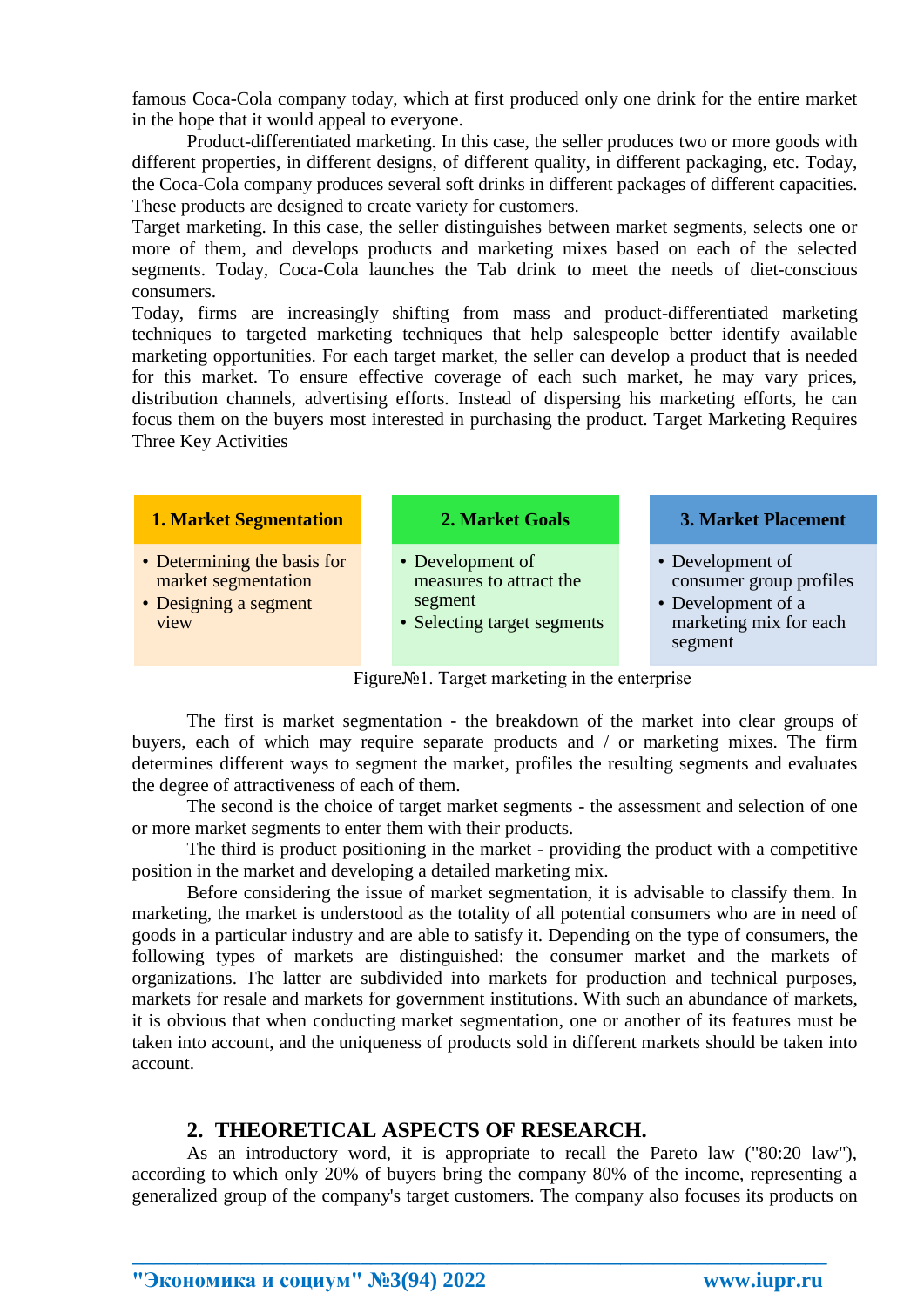them ("shooting at targets"). This strategy of market activity seems to be more effective. In essence, this is market segmentation. Market segmentation is the division of markets into clear groups of buyers (market segments) that may require different products and for which different marketing efforts need to be applied.

A segment is a group of consumers characterized by the same type of reaction to the proposed product and to a set of marketing incentives. Segmentation of the market by groups of consumers is a grouping of consumers according to some characteristics that, to one degree or another, determine the motives of their behavior in the market.

Market segmentation by product groups is a derivative of market segmentation by consumer groups, takes into account the needs and preferences of consumers in terms of the quality characteristics of the product (goods, services). Segmentation by enterprises (competitors) is a grouping of competitors according to competitiveness factors in moving to the market.

Market segmentation by consumers, by products and enterprises complement each other and all the results obtained are considered as a whole, which allows you to choose the most effective market segment correctly.

Market segmentation by product parameters. Product segmentation is important when planning the release and marketing of new products, as it allows you to analyze which particular characteristics of a particular product may be attractive to the consumer and how much your competitors have taken care of satisfying the wishes of customers when developing their products. At the same time, it is necessary to determine, firstly, for which user groups this product is intended and for what purposes it can be used, and, secondly, what functional and technical parameters of the product are of key importance for specific consumers, and on the improvement of which it is necessary to work. The tasks can be solved by the method of singlefactor or multi-factor models. A multi-factor segmentation model occurs when product models are classified according to a combination of several characteristics at the same time, for example, technical characteristics, price level, service provided, manufacturer's warranties, distribution channels, and the perception of the level of these characteristics by consumers in various product models is assessed.

The first step in segmentation is the selection of segmentation criteria. At the same time, it is necessary to distinguish between the criteria for segmenting markets for consumer goods, industrial products, services, etc. Thus, when segmenting the market for consumer goods, criteria such as geographical, demographic, socio-economic, psychographic, behavioral, etc. are used.

The main features of segmentation by product groups are functional and technical parameters, price, etc.

Geographic segmentation - dividing the market into different geographical units: countries, regions, regions, cities, etc.

Demographic segmentation - dividing the market into groups depending on consumer characteristics such as: age, gender, marital status, family life cycle, religion, nationality and race.

Socio-economic segmentation involves the division of consumers by income level, occupation, level of education.

Psychographic segmentation - dividing the market into different groups depending on the social class, lifestyle or personal characteristics of consumers.

Behavioral segmentation involves the division of the market into groups depending on such characteristics of consumers as: level of knowledge, relationship, nature of using the product or reaction to it.

In accordance with the relationship, segmentation is distinguished: by the circumstances of use, based on benefits, based on the status of the user, based on the intensity of consumption, based on the degree of loyalty, based on the stage of readiness of the buyer to make a purchase. Segmentation by circumstances of use - dividing the market into groups in accordance with the circumstances, reasons for the emergence of an idea, purchase or use of a product. Benefit-based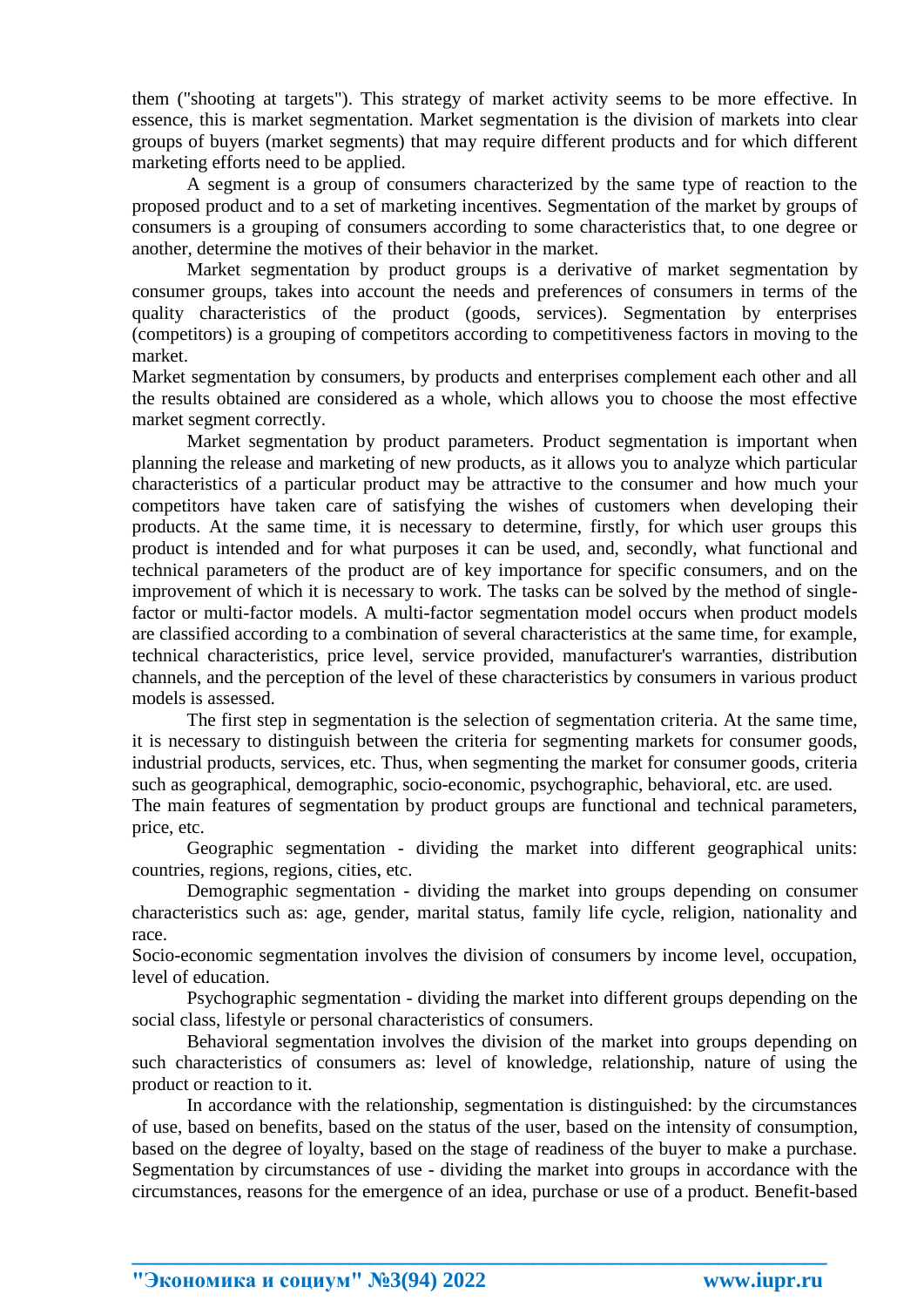segmentation is the division of the market into groups depending on the benefits that the consumer is looking for in the product.

User status characterizes the degree of regularity in the use of a product by its users, which are divided into non-users, former users, potential users, novice users and regular users.

Consumption intensity is an indicator on the basis of which markets are segmented into groups of weak, moderate and active consumers of certain products. Obviously, it is more profitable to serve one market segment consisting of a significant number of active customers than several small segments of weak customers.

The degree of loyalty characterizes the degree of loyalty, commitment of the consumer to a particular brand of product, usually measured by the number of repeated purchases of the product of this brand.

The buyer readiness stage is a characteristic according to which buyers are classified into ignorant and knowledgeable about the product, interested in it, willing to buy it, and intentional to buy it.

When segmenting the market for production and technical purposes, the following criteria are primarily used: geographical location; type of organization acquiring goods: amount of purchases; directions of use of the purchased goods.

Segmentation can also be carried out with the sequential application of several criteria. It is important that the segments are not too small, i.e. unfavorable for commercial development. An example is the segmentation of the aluminum consumer market.

Marketing segmentation reveals the possibilities of various market segments in which the seller has to act. After that, the company will have to decide:

1) how many segments should be covered;

2) how to determine the most profitable segments for it.

Differentiated Marketing. In this case, the company decides to act in several market segments and develops a separate offer for each of them. By offering a variety of products, the firm hopes to achieve sales growth and deeper penetration into each of its market segments. Moreover, it expects an increase in repeat purchases, since it is the company's product that corresponds to the desires of consumers, and not vice versa.

Concentrated Marketing. Many firms also see a third marketing opportunity that is especially attractive to organizations with limited resources. Instead of concentrating efforts on a small fraction of a large market, a firm concentrates efforts on a large fraction of one or more submarkets. There are several examples of such concentrated marketing. For example, a manufacturer of computers and office equipment has released expensive calculators. Through concentrated marketing, the firm secures a strong position in the segments it serves, because it knows the needs of these segments better than others and enjoys a certain reputation. Moreover, as a result of the specialization of production, distribution and promotion measures, the firm achieves economies in many areas of its activities.

At the same time, concentrated marketing is associated with an increased level of risk. A chosen segment of the market may not live up to expectations, as happened, for example, in Europe, when young women stopped buying sportswear and switched to classic suits. Or it may happen that a competitor wants to infiltrate your chosen market segment. Given these considerations, many firms choose to diversify their soy business into several different market segments.

Choosing a market coverage strategy. When choosing a market coverage strategy, the following factors should be considered:

1. Company resources. With limited resources, the most rational strategy is differentiated marketing.

2. The degree of product homogeneity. An undifferentiated marketing strategy is suitable for uniform products such as grapefruit or steel. For products that may differ in design, such as cameras and cars, differentiated or concentrated marketing strategies are more appropriate.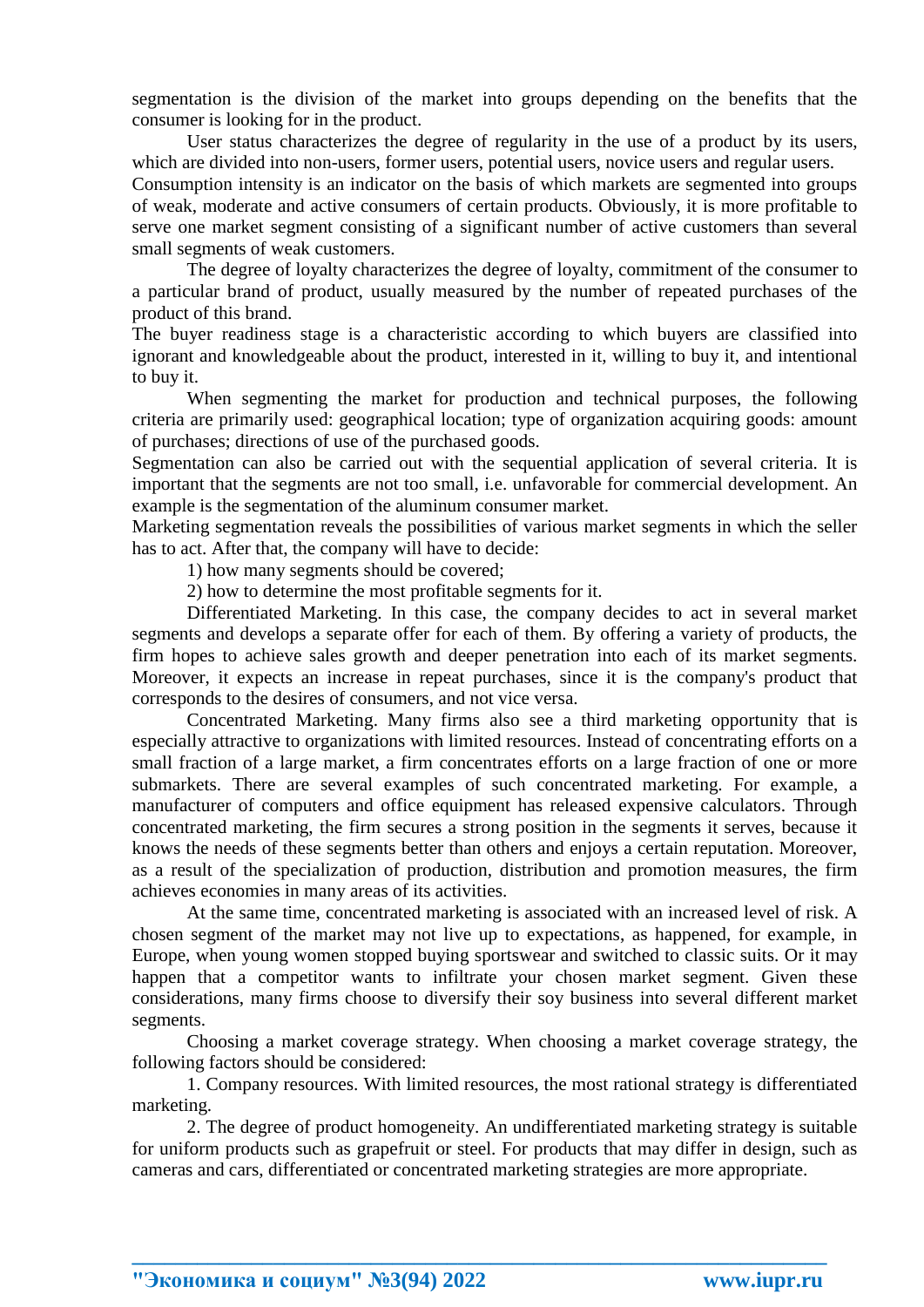3. Stage of the product life cycle. When a company enters the market with a new product, it is advisable to offer only one version of the novelty. At the same time, it is most reasonable to use undifferentiated or concentrated marketing strategies.

4. The degree of homogeneity of the market. If buyers have the same tastes, they buy the same quantities of goods at the same time intervals, and they respond in the same way to the same marketing stimuli, it is appropriate to use an undifferentiated marketing strategy.

5. Marketing strategies of competitors. If competitors are engaged in market segmentation, the use of an undifferentiated marketing strategy can be disastrous. Conversely, if competitors use undifferentiated marketing, the firm may benefit from using differentiated or concentrated marketing strategies.

### **3. METHODOLOGICAL ASPECTS OF RESEARCH.**

The analysis of segmentation in the market of the Russian Federation, regarding passenger cars, was carried out. The analysis was carried out both light and light commercial vehicles to compare the segments. And also, an analysis of the market segmentation of crossovers and SUVs was carried out. At the same time, an analysis was made by markets on which vehicles more Russians spent according to vehicle segments.

#### **4. ANALYSIS AND RESULT OF RESEARCH.**

Residents of Russia spent 3.05 trillion rubles on the purchase of new cars in 2021. And this is a record figure in the history of our market. 71% of this amount was spent on cars of mass brands, respectively, the remaining 29% - on products of premium brands. Moreover, if we compare their sales in absolute terms, the ratio will be 90% to 10%.



Figure№2. Division of the passenger car market by brand positioning.

Last year, Russians paid the most money for cars of European brands, spending 37% of the total on their purchase. A little more than a quarter (26%) went to the "Japanese", one sixth (16%) - to the "Koreans", and the ninth (11%) - to the cars of domestic brands. The remaining 10% were divided between the "Chinese" and "Americans" (9% and 1% respectively).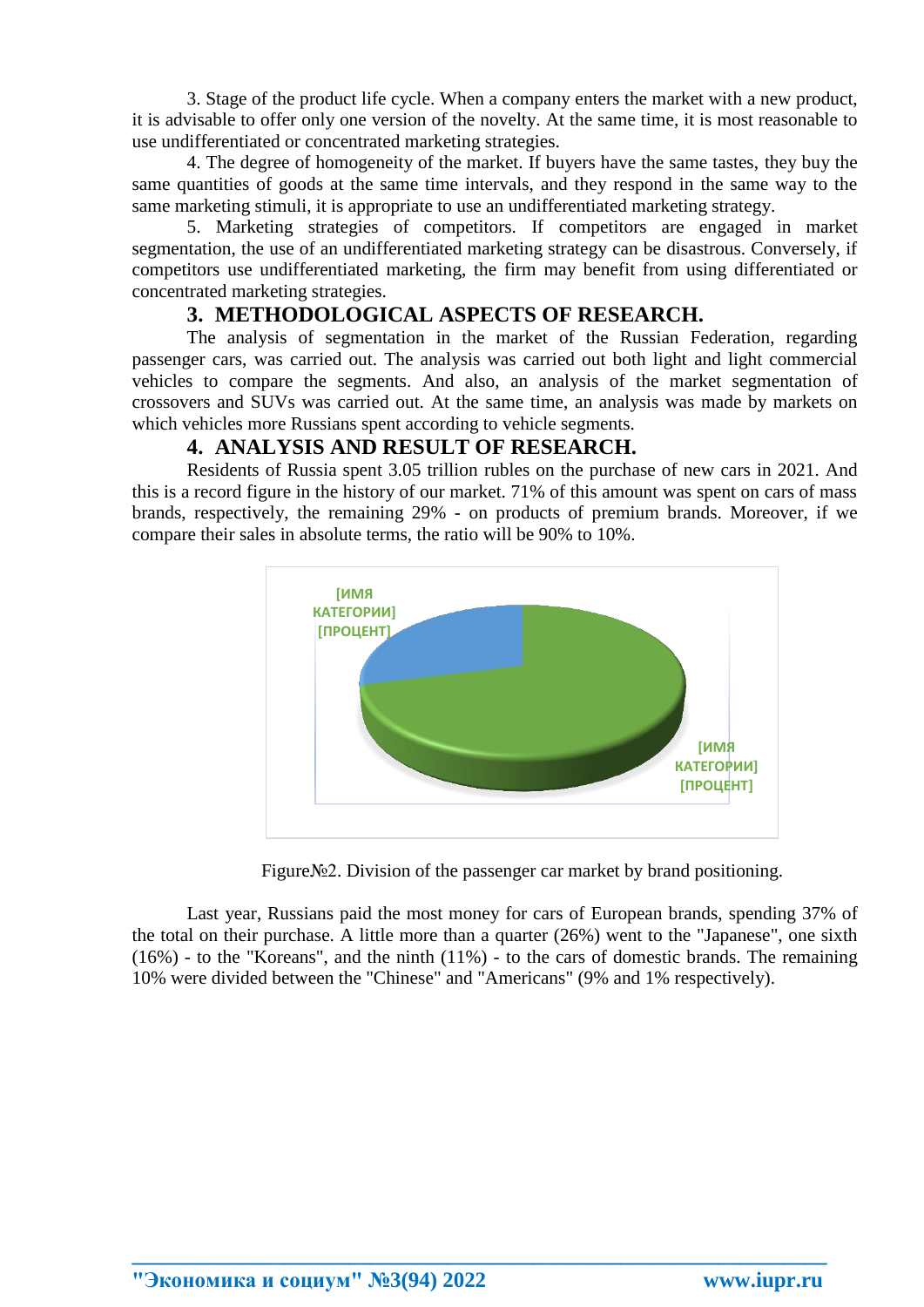

Figure№3. Division of the passenger car market by brand origin

SUV remains the largest segment of the Russian market, so most of the money was spent on crossovers and SUVs. But if "in pieces" SUV occupies 51%, then "in money" - 67%. The reason is the higher weighted average price of cars in this segment than the market average.

A seventh of the money spent was spent on cars of the B segment. Even less was spent on the rest of the inhabitants of the Russian Federation. Thus, segment D had a share of 6% of the total financial capacity, segment  $E - 4\%$ , segment  $C - 3\%$ . And for cars of other segments (pickup trucks, minivans, coupes, convertibles, etc.), a total of 6% of the total amount was spent.

According to the results of January - June, sales of new cars in Russia show growth both in the mass and premium segments. In the mass sales of cars increased by 37% to 749.5 thousand units. However, four brands included in the TOP-25 in terms of sales showed a negative trend. Chevrolet (-43.2%) and Lifan (-32%) showed the largest drop in the first half of the year, Honda (-2.1%) and Nissan (-1.6%) showed a slight decrease. At the same time, 21 brands are in the "plus". The most rapid growth is in the German Opel (about 15 times), on a low base of the previous period. The sales figures of Chery cars increased by 5.3 times, Peugeot and Haval - by 2.5 times, Geely and FAW - by 2 times. The sales volumes of LADA, Suzuki, Subaru, Skoda and Сitroen increased in the range from 50% to 100%. Mazda, Volkswagen, Kia, Renault and Hyundai increased the number of cars sold from 25% to 50%. As for premium brands, car sales grew by 41% to 84.5 thousand units. Strong growth is observed for all brands, with the exception of Jaguar, whose sales have halved. The leader in terms of dynamics is Cadillac, whose car sales grew by 125%. Doubled sales of Genesis. Volvo (+83.4%) and Infiniti (+76.2%) increased them by more than 50%. Jeep (+29.4%), BMW (+36.7%), MINI (+43.4%), Mercedes-Benz (+46.5%), Audi improved their performance in the range from 25% to 50%. (+46.9%), Porsche (+48.1%). We also note that the share of the premium segment was 10.1%. Accordingly, the mass segment accounted for 89.9%.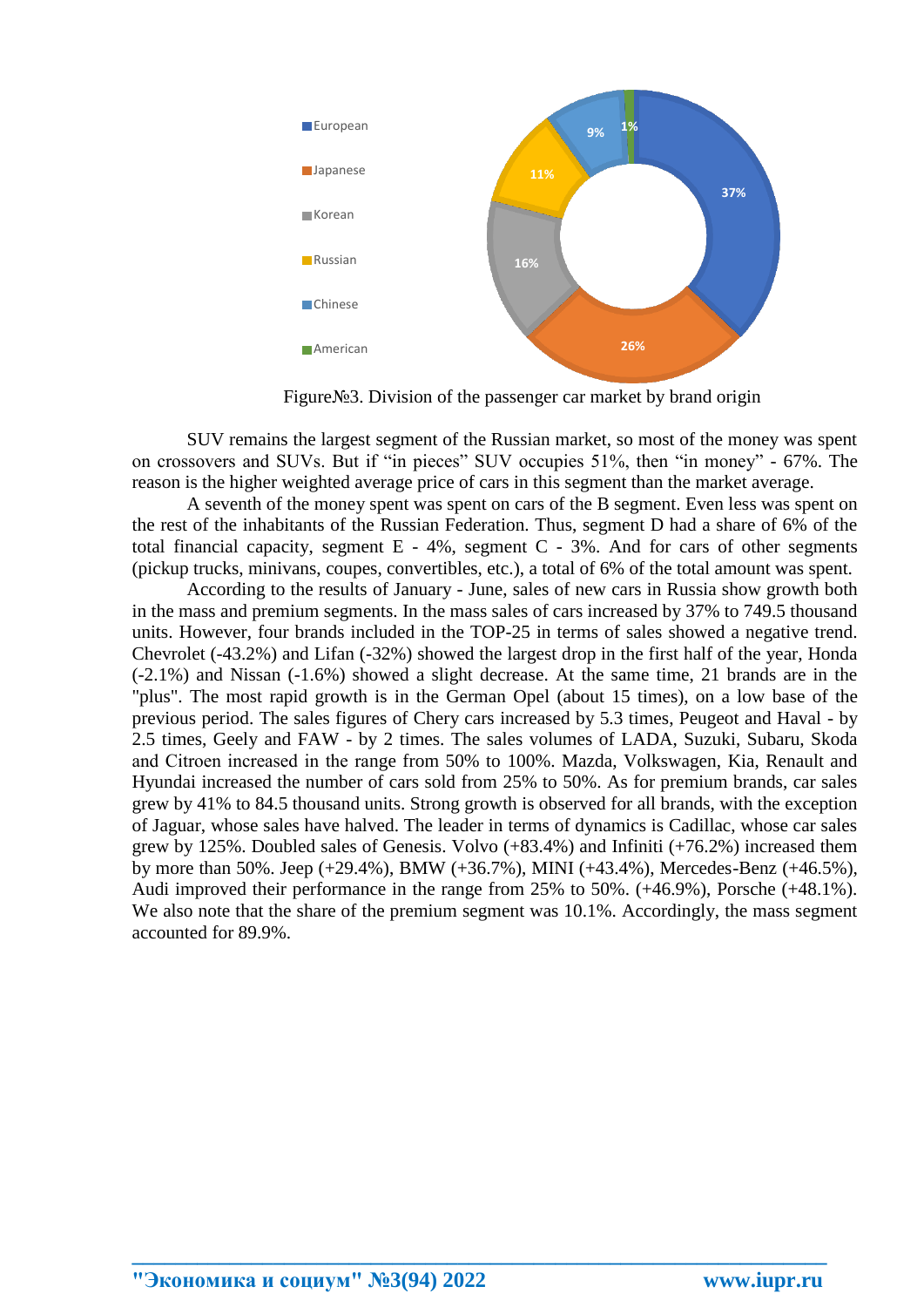

Figure№4. Division of the passenger car market by segment

At the end of 2021, 1.54 million new passenger cars represented by 270 models were sold in Russia. Over half of them accounted for crossovers and SUVs. Thus, cars of the SUV segment last year were sold in the amount of 787.3 thousand units, which corresponds to a share of 51.3% of total volume. At the same time, crossovers and SUVs were represented by 153 models. It is also worth noting that the share of SUVs for the first time exceeded the 50% mark.

Within the SUV segment itself, the SUV sub-segment (C) is the largest, with a share of 25.5%. It is based on such models as Toyota RAV4, Volkswagen Tiguan, Kia Sportage, and there are 52 of them in total. The SUV (B) subsegment occupies 11.4% of the market and is represented by 18 models, including Hyundai Creta, LADA Niva and Renault Duster.

Segment B is the second in terms of sales in the Russian Federation with a share of 34.8%. Interestingly, it includes only 15 models, of which 534,000 units were sold in total in 2021. Such cars remain the most affordable and popular in our market. These are, for example, LADA Vesta and Granta, Kia Rio, Hyundai Solaris, Volkswagen Polo, Skoda Rapid. In terms of the number of models, segment B is inferior even to segments C and D (20 and 22, respectively), although their market share is an order of magnitude lower.

At the same time, the market potential is much greater: if it were not for the shortage of cars, the results of 2021 turned out to be much more positive. The shortage is due to a shortage of electronic components, a break in supply chains and rising prices for raw materials (primarily steel). So far, the situation on the market is favorable only for dealers who enjoy unsatisfied demand and compete in greed: monstrous extra charges for penny retrofitting, alas, have become the norm. And the saddest thing is that buyers are ready to silently pay a few hundred thousand (or even several million) rubles, just to get the coveted new car.

As for the structure of the market, according to the AEB, 47% of the demand fell on SUVs (788,000 cars). Light commercial vehicles sold 131 thousand (7.8% of the market), pickup trucks - 10 thousand (0.6% of the market). And 1001 electric cars were bought from official dealers. Lada remains the market leader, and we have already talked about its results. Kia, Hyundai and Renault traditionally follow, with all three brands showing a 2% increase in sales, although the shortage of cars also affected them. In the premium segment, BMW is again in first place.

Chinese companies, which have no problems with the supply of components, took full advantage of the current situation. Haval more than doubled demand, Chery tripled, and Geely 59%. In terms of sales, they are already on an equal footing with Mitsubishi and Mazda. And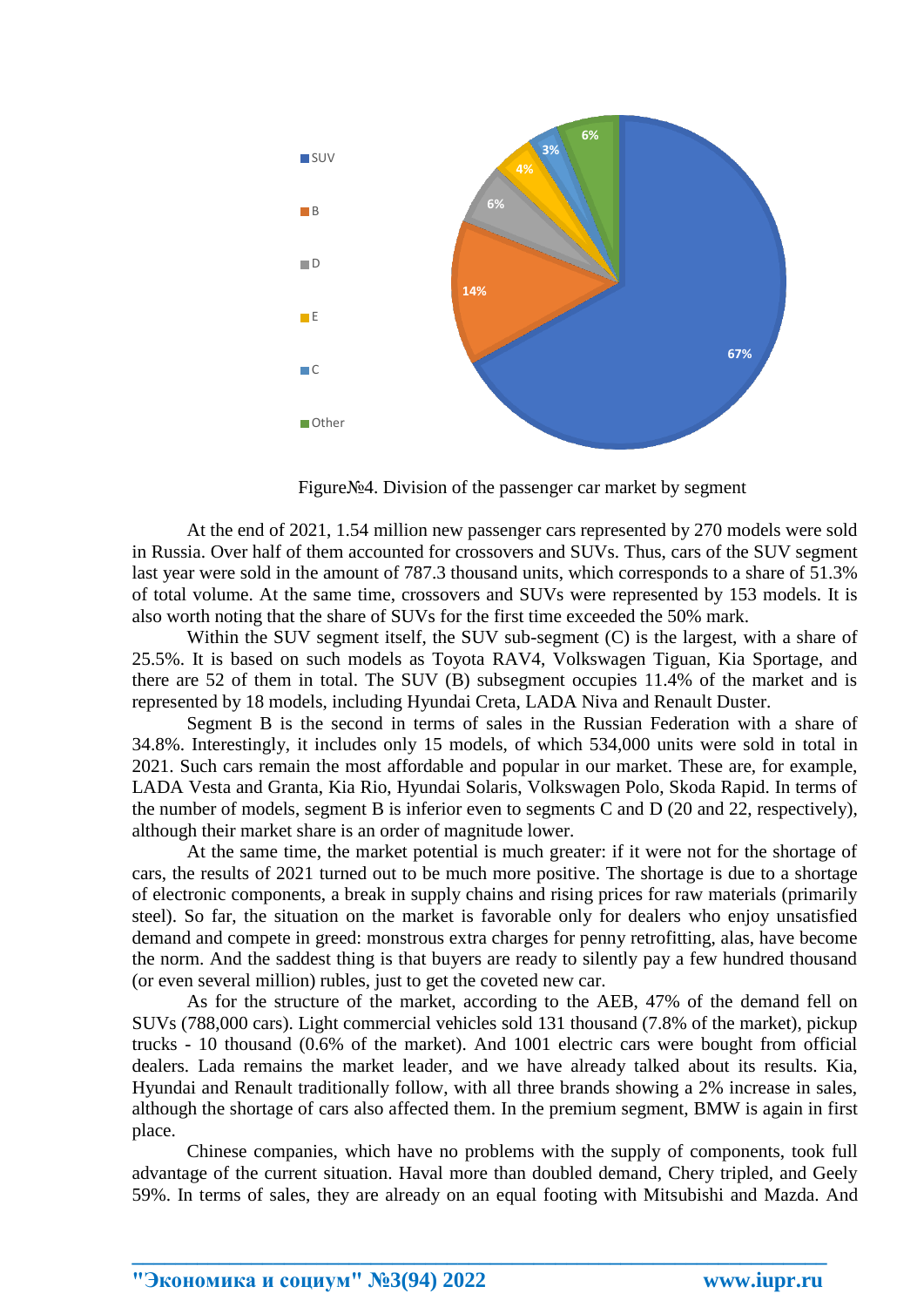although dealers of "Chinese" also do not shy away from markups, on average they are lower than those of Korean brands. Not a single Chinese model was included in the annual ranking of the top 25 best-selling cars, but in different months there were Geely Coolray and Atlas, Haval Jolion and Chery Tiggo 7.

Market players do not expect a quick recovery in production and supplies: at best, this will happen only by the end of 2022. Therefore, the forecast of AEB and automakers for this year is a slight increase in sales by 3-5%. Unless, of course, new shocks happen. And we will publish more detailed results of 2021 with sales data for all brands and models.

# **5. CONCLUSION**

Summing up, we can draw the following conclusion: one of the main areas of marketing activity is market segmentation, which allows the accumulation of enterprise funds in a certain area of its business. The firm may not have enough resources to operate in its market. Therefore, the firm is looking for a profitable segment that matches its resources and capabilities. Market segmentation consists in dividing it into relatively clear groups of consumers (market segments), which can be focused on different products and, accordingly, require different marketing efforts. Properly selected segments increase the profitability of the company. That is why the practical utility of identifying profitable market segments is obvious.

The main methods and principles of segment marketing analysis were considered on the example of the Russian Federation market, regarding passenger vehicles. In reality, there are many more methods for defining a market segment. The choice of the appropriate method is a difficult task that each enterprise must solve independently, based on its goals, objectives and capabilities. Segmentation has advantages and disadvantages, but it is impossible to do without it, since in the modern economy each product can be successfully sold only to certain market segments, but not to the entire market. Market segmentation can be carried out using various criteria.

# **6. REFERENCE**

- 1. Bekimbetova G.M., Erkinov Sh.B., Rakhimov U.F.//The culture and its influence on consumer behavior in the context of marketing (in case of «Coca-Cola» company) // Deutsche Internationale Zeitschrift für zeitgenössische Wissenschaft №7, 2021 Vol.2.
- 2. G.Bekimbetova, S.Erkinov, U.Rakhimov //The role of the branding and integrated marketing communications to consumer perception// InterConf, 113-126 p.
- 3. G.Bekimbetova, S.Erkinov, U.Rakhimov//The influence of culture on consumers buying behavior//InterConf.
- 4. S.Erkinov// Analysis of the investment and innovation potential of the market by using the pest analysis method// InterConf.
- 5. S.Erkinov// Kultūras atšķirības patērētāju uzvedībā Latvijā un Uzbekistānā, krāsu mārketings// Latvijas Universitāte